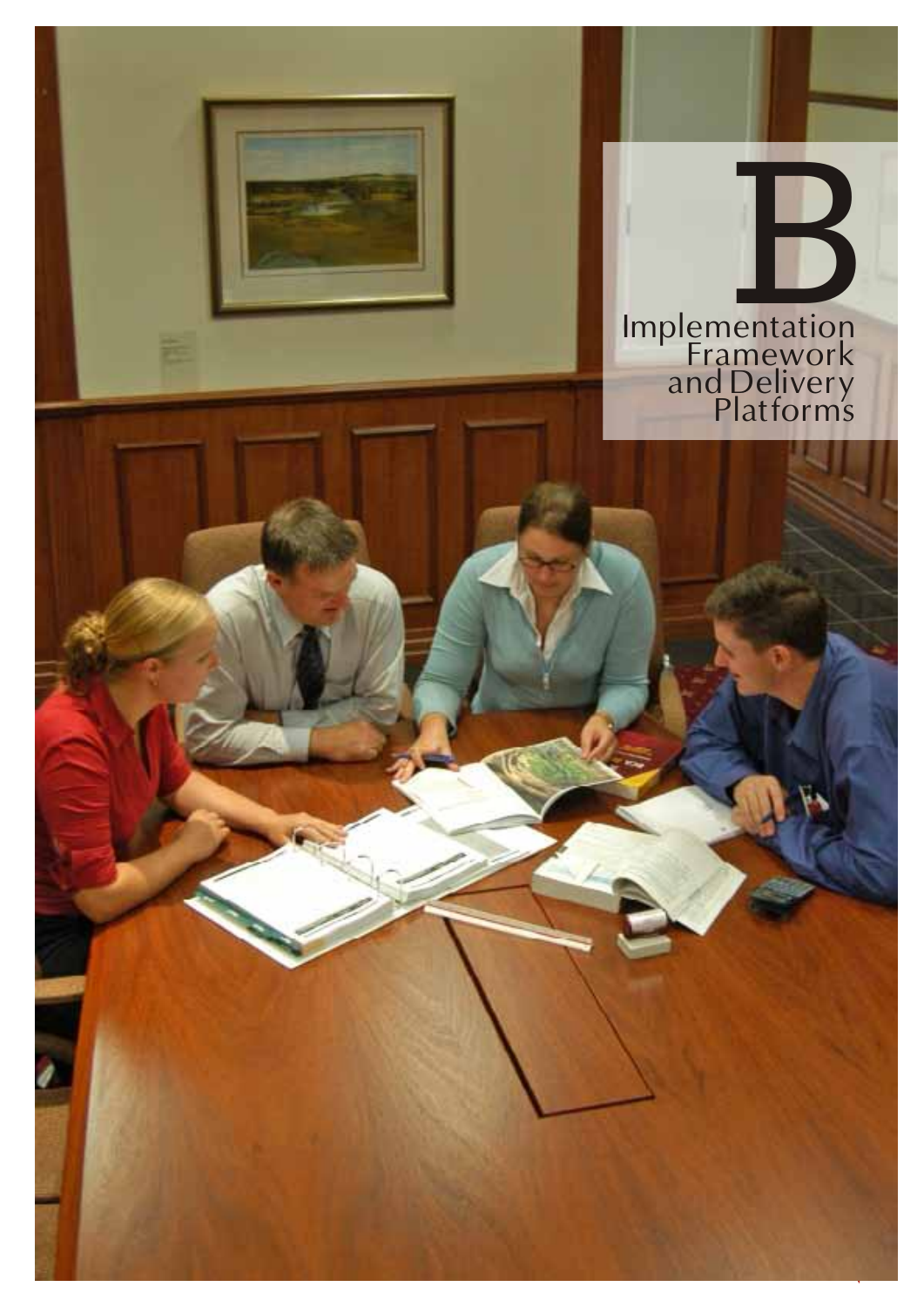A plan such as this cannot be achieved through the actions of one single entity. It requires the commitment and cooperation of many partners and stakeholders.

The Implementation Framework of this plan identifies the Actions, suggested partners, and suggested timeframes for which the Actions can be undertaken. The range of suggested partners and stakeholders identified is extensive and does include:-

- Ø Federal government departments;
- $\triangleright$  State government departments;
- **Ipswich City Council:**
- Local business owners and operators;
- $\triangleright$  Development industry;
- $\triangleright$  Community groups and service organisations;
- $\triangleright$  Local residents and landowners.

Each of the partners have different tools available to them to implement the intent of this Plan. For example, government agencies have plans and policies, local business operators have Business Plans, and community groups have Mission Statements and Objectives. The intent of this plan is to provide enough guidance for each of the suggested partners to incorporate the Strategies and Actions into their own activities.

There are more than 400 Strategies and Actions identified in this Plan. Some of these are already being undertaken and others are new initiatives designed to enhance current activities.

Ipswich City Council has been identified as a partner for a significant portion of the Strategies and Actions. The Ipswich 2020 and Beyond Plan will be used to inform the Ipswich City Council Corporate Plan. The Corporate Plan is a statutory requirement for local government. The Goals, Strategies and Actions of this plan can be reflected in the Corporate Plan and pave the way for the operational planning over a number of years.

There are a number of key delivery platforms by which the Ipswich 2020 and Beyond Plan can be implemented. Through these platforms many of the Actions and intentions of this Plan can be achieved simultaneously. The Vision and Implementation Framework should form the basis and be reflected in the plans and activities outlined below.

# IPSWICH2020ANDBEYOND

#### Land Use Planning

Planning Scheme **SEO Regional Plan** 

Local Growth Management Strategy

Master Planned **Communities** 

CBD Revitalisation & Master Plan Centres **Strategy** 

Transit Oriented **Development** 

Heritage Protection

#### **Transport & Infrastructure**

SEQ Regional Infrastructure Plan and Program

 Priority Infrastructure Plans

Integrated Transport Plan Public Transport

**Strategy** Active Transport

**Strategy** Capital Works Program

Community Facilities Plan

### Water Cycle

**Management** Recycled Water **Strategy Catchment** Management Plans

**Groundwater Protection** Water Sensitive Urban

**Design** Pollution Prevention Water Demand Reduction

#### Open Space and Recreation Strategy

**Environmental Protection** 

Enviroplan Environmental Atlas State of the Environment Report Waste Management **Strategy** Land for Wildlife

Cleaner Production

## Economic

Development Economic Development Strategy Enterprise Area Master Plans **Education Strategy** Business Networks and Support Services Rural Enterprise Support

Tourism Strategy **Marketing Strategy** Business Awards

#### **Community** Planning & Services

Community Relations Plan

Community Services Needs Assessment

Public Health Strategy Active Lifestyle Program

Ipswich Ambassadors Program

Community Festivals and Events

Ipswich Indigenous Australian Accord

#### IPSWICH 2020 AND BEYOND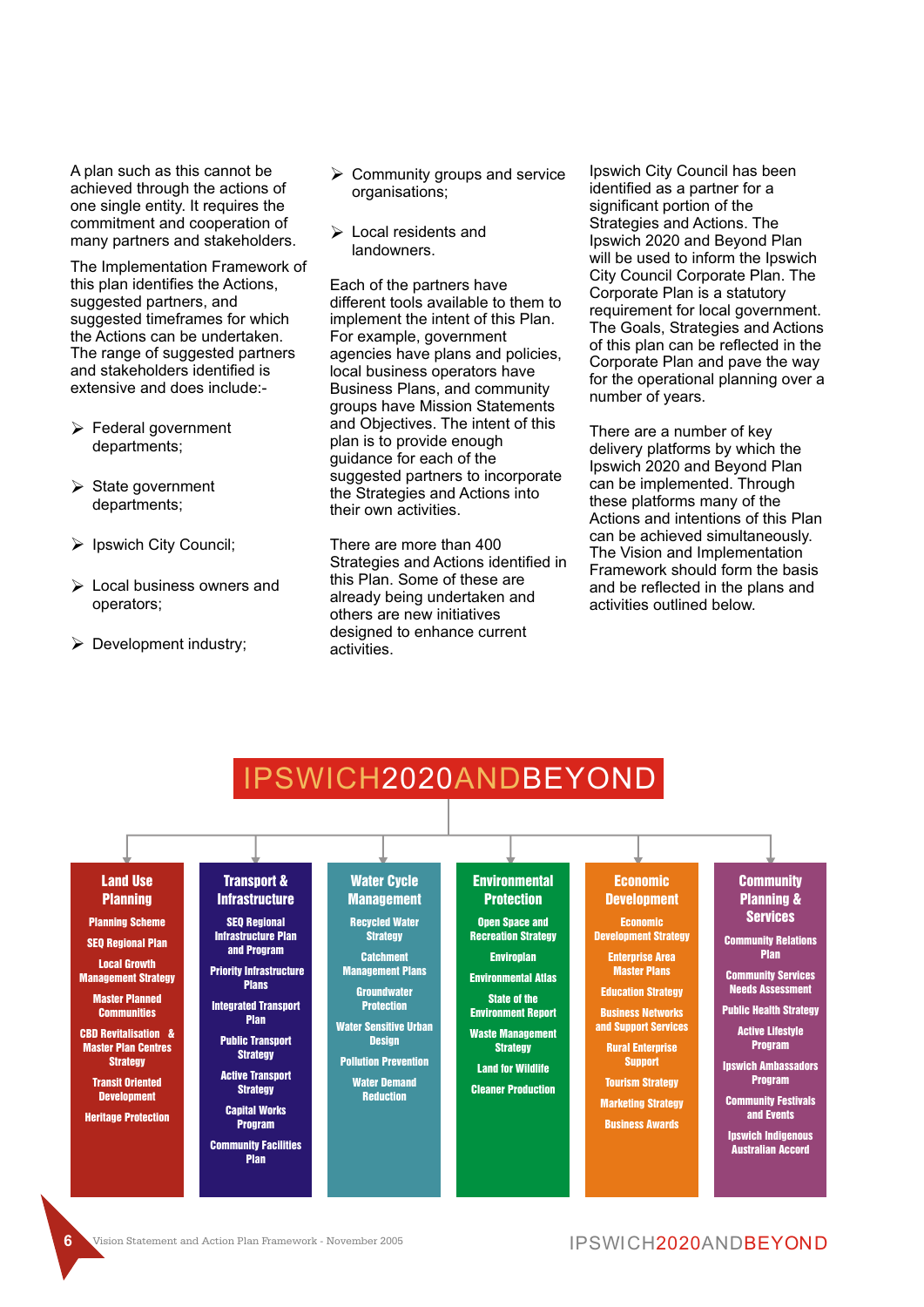### **1. Land Use Planning**

Land use planning strategies and frameworks are integral to the successful management of population growth pressures such as those predicted for Ipswich.

distribution of land uses across the local government area.

The Office of Urban Management, Department of Local Government Planning, Sport and Recreation recently released the *SEQ Regional Plan 2005 -2026***.** The introduction of this layer of planning legislation has seen the introduction of measures such as *Local Growth Management Strategies* and *Structure Plans***,**

#### *communities, design of buildings* and *proposals for development***.**

Ipswich is already a City of Communities. There are many unique communities distributed throughout the City, each with their own character, role within the sub-region, and cultural features. The Ipswich CBD is the sentimental hub of Ipswich and in order for it to remain so it will be



The Ipswich Planning Scheme is a statutory mechanism that can deliver several of the Actions ranging from the strategic designation of land uses down to detailed building regulations for sustainable housing. Much of the strategic land use planning has been undertaken for Ipswich. Figure 1 illustrates the City's residential and employment potential and the general

as well as targets for the number of new dwellings to achieve and the indicative populations for local government areas. The Policies and Programs outlined in the regional plan are intended to guide land use planning in local government areas across the region. Other key land use planning activities that should incorporate the intent of this Plan include *master planned* 

through the preparation and implementation of a *CBD Revitalisation and Master Plan***,** a *CBD Streetscape and Civic Spaces Improvement Program* and *marketing the CBD as the heart of Ipswich***.** There is a network of smaller centres distributed throughout the local government area. The character of each of these differs and should lead to a city of new centres

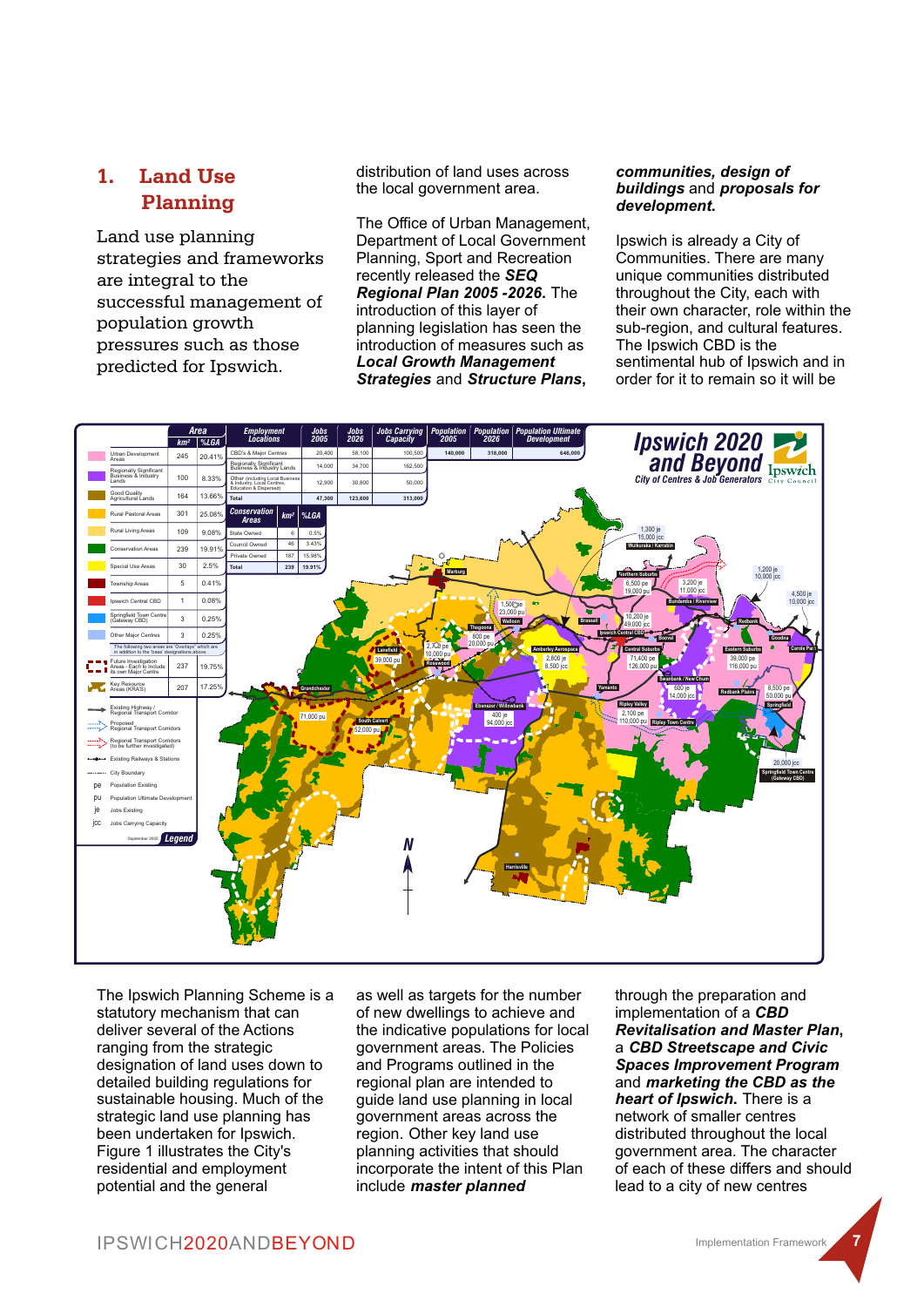based on *Centres Concept Plans***,** *transit oriented development***,** *heritage precincts***,** *rural townships* and *enterprise precincts***.** It will be up to local neighbourhoods to determine what their *vision* is for their community and ensuring that this is reflected in the *design of centres***,** *protection of heritage buildings and features* and incorporation of *cultural features***.** The primary land use in Ipswich is Rural and this contributes significantly to the amenity of the City and the lifestyles that residents lead. It is important that these areas are not only retained but are also utilised for a variety of purposes which do not compromise their rural values.

### **2. Transport, Infrastructure and Services**

The coordinated delivery of infrastructure and services is integral in planning for a population that is growing at the rate of Ipswich. With so much urban growth anticipated for the area, the sequencing and funding of infrastructure delivery has to be precise to ensure that new urban areas are adequately serviced from the time new residents are moving in.

#### The *SEQ Regional Infrastructure Plan and*

**Program** outlines the items and sequencing of delivery of major infrastructure including transport, freight, water, energy, information and communication technology, and social and community infrastructure. However, the items identified in this program are those of State/Regional significance. It will be through the preparation of *Priority Infrastructure Plans* (PIPs), *Infrastructure Agreements* and other local planning tools that local infrastructure will be delivered.

There are many planning activities that need to be undertaken in order to determine the infrastructure requirements and delivery standards for the infrastructure and services. These include an *Integrated Transport Plan***,** an *Active Transport Strategy***,** a *Community Facilities Plan***,**  *strategic plans for trunk infrastructure and utilities***,** an *Open Space and Recreation Strategy* etc.

### **3. Environmental Protection**

Environmental assets can be very sensitive to the negative impacts of urban growth if measures are not introduced to protect these. Some of the strongest measures to protect environmental assets include *designation of land for conservation purposes* in the Planning Scheme and *public acquisition of significant habitat***.** However, there are many environmental assets which exist on private land which can be just as easily protected through nonstatutory measures such as *voluntary conservation agreements* and *Land for Wildlife***.**

Considering the largest proportion of habitat in Ipswich is contained on private land, providing landholders with information regarding conservation and land management is key. *Landcare***,**  *natural resource management strategies and programs* and *land management advice* from authorities such as the Environmental Protection Agency and the Department of Natural Resources, Mines and Energy are just some of the methods that can be applied.

The area of environmental protection also extends to ensuring that the actions of residents do not have an indirect impact on ecosystem services and natural assets. *Cleaner production***,** *climate protection***,**  *greenhouse gas emission reductions***,** *sustainable housing***,** *waste management***,**  *use of advanced technologies and reduced car travel* are just some of the areas that the community can focus on to reduce the overall impact of the urban environments on the natural features of the City.

## **4. Water Cycle Management**

Our water resources can be viewed in two lights- one being managing an integral environmental asset and secondly sustainably utilising a resource that sustains human life.

In terms of protecting an environmental asset, *catchment management plans* and *pollution prevention measures* are the primary mechanisms. Ipswich has a legacy of poor quality waterways and it will be through *improved information about waterways***,** *stormwater management***,** *Water Sensitive Urban Design* and *reduced point-source and diffuse pollution* that water quality may improve. There are many organisations and departments responsible for catchment management such as the Moreton Bay Partnership, Environmental Protection Agency, Department of Natural Resources, Mines and Energy and local catchment management groups. The cumulative effect of their respective efforts should see an improvement in the quality of Ipswich waterways.

In terms of water as a resource, it is about adequately managing the supply and demand of resources. Supply can be managed by more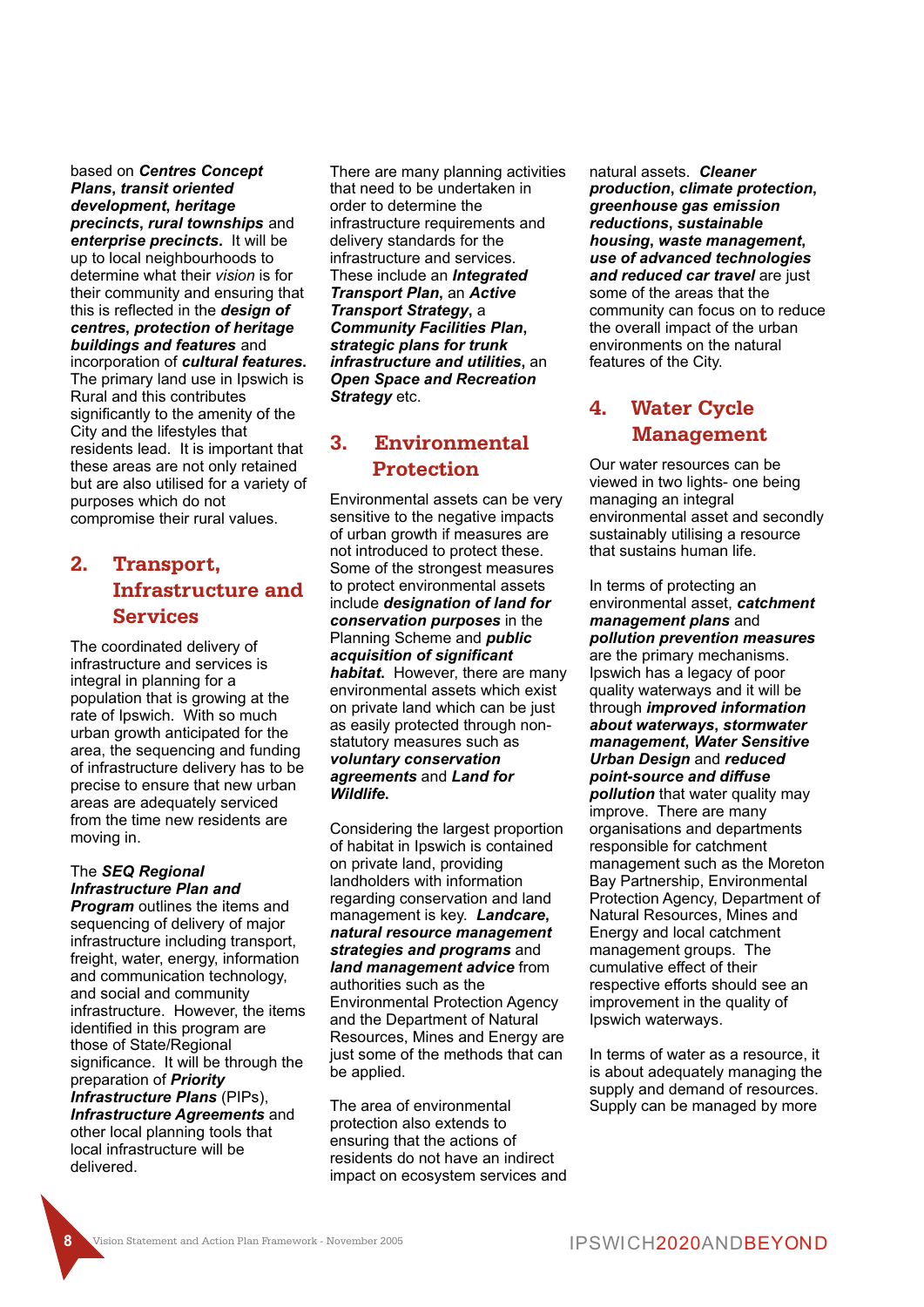efforts for *water recycling***,** *waste water reuse***,** *dual reticulation* and innovative measures such as *rainwater tanks* for local collection. The other side of managing the source is reducing demand through measures such as *water efficient industry* **and**  *household appliances***,** *public awareness campaigns* **and**  *incentive programs* to encourage efficient water use.

## **5. Economic Development**

Ipswich is a city that presents a wealth of opportunity and growth. An *Economic Development*  **Strategy** for the city will provide guidance into the types of industries and enterprises to encourage and the infrastructure and services required to facilitate economic growth. Ipswich has the capacity to provide for 43% of South East Queensland's industrial land over the next 25 years. *Master plans* **and**  *infrastructure plans* for regionally significant enterprise areas will ensure that well serviced land is provided in line with demand to facilitate sustained growth of the industrial sector. *Access to technology***,** *colocation of like industries***,**  *shared resource use* and *employee-friendly environments* are characteristics

that need to be employed in future enterprise districts.

The Ipswich economy of the future will be built upon the strengths of today. *Innovative rural enterprise***,** expansion of the *aerospace industry* in Amberley, *medical precinct* surrounding the Ipswich Hospital, *legal professional services* around the court house, improved *retail services* throughout the city and capitalising on opportunities for a

*tourism industry* are just some of the economic opportunities that should be built upon within the city.

Moving towards a knowledge based economy is key to sustained growth in the economy. Establishing and enhancing *research centres***,** *tertiary institutions* and *education facilities* will contribute to significant employment opportunities as well as enhancing the city's knowledge base. The preparation of an *Education Strategy* that will ensure that services can be delivered in a coordinated manner and in accordance with the needs of local employers and the workforce.

### **6. Community Planning and Services**

The community spirit inherent in the Ipswich community is one of the most significant and unique characteristics of the City. This is the value that residents were most adamant to retain and ensure that the incoming population would enhance and foster the same level of community spirit.

Integral to fostering community spirit and wellbeing is making sure that residents have access to the facilities and services they need. An *assessment of the community needs* is important in determining the particular requirements of the larger Ipswich community and the individual suburbs spread throughout. *Monitoring the changes in demographics and population growth* is another important aspect of community planning. Considering the multi-cultural nature of Ipswich services should be delivered in a manner which respects cultural sensitivities.

A healthy community is a spirited community. A *Public Health Plan* and *Health Services Strategy* are mechanisms which can facilitate the delivery of health services that specifically address issues of importance to Ipswich such as mental health and substance abuse. Counselling and support services for priority health issues are important.

*Preventative health* measures are also important in terms of *active lifestyle programs***,**  distribution of *health information***,**  *immunisation programs* and *health programs in schools***.** Community safety is another issue that can be addressed through *improved services***,** *crime prevention through environmental design***,** and programs based on *community policing* principles.

A major element of keeping that spirit alive is by enabling it to be celebrated by residents. *Festivals and community events***,**  *sporting activities***,** *community awards***,** and acknowledgement of the achievements of residents and community groups are activities that enhance the community spirit. Community groups should also be fostered through a *community group web-site***,** *building the capacity of groups* for long-term sustainability, *sponsorship by local businesses* and opportunities to *exchange knowledge and experience***.**

Another important aspect of community planning is enabling for participation of the community in decision-making processes. There are many opportunities to initiate participation such as making *public meetings* accessible to all residents, *community councils***,**  *community consultative committees***,** targeted *community surveys* and *consultation activities***.**